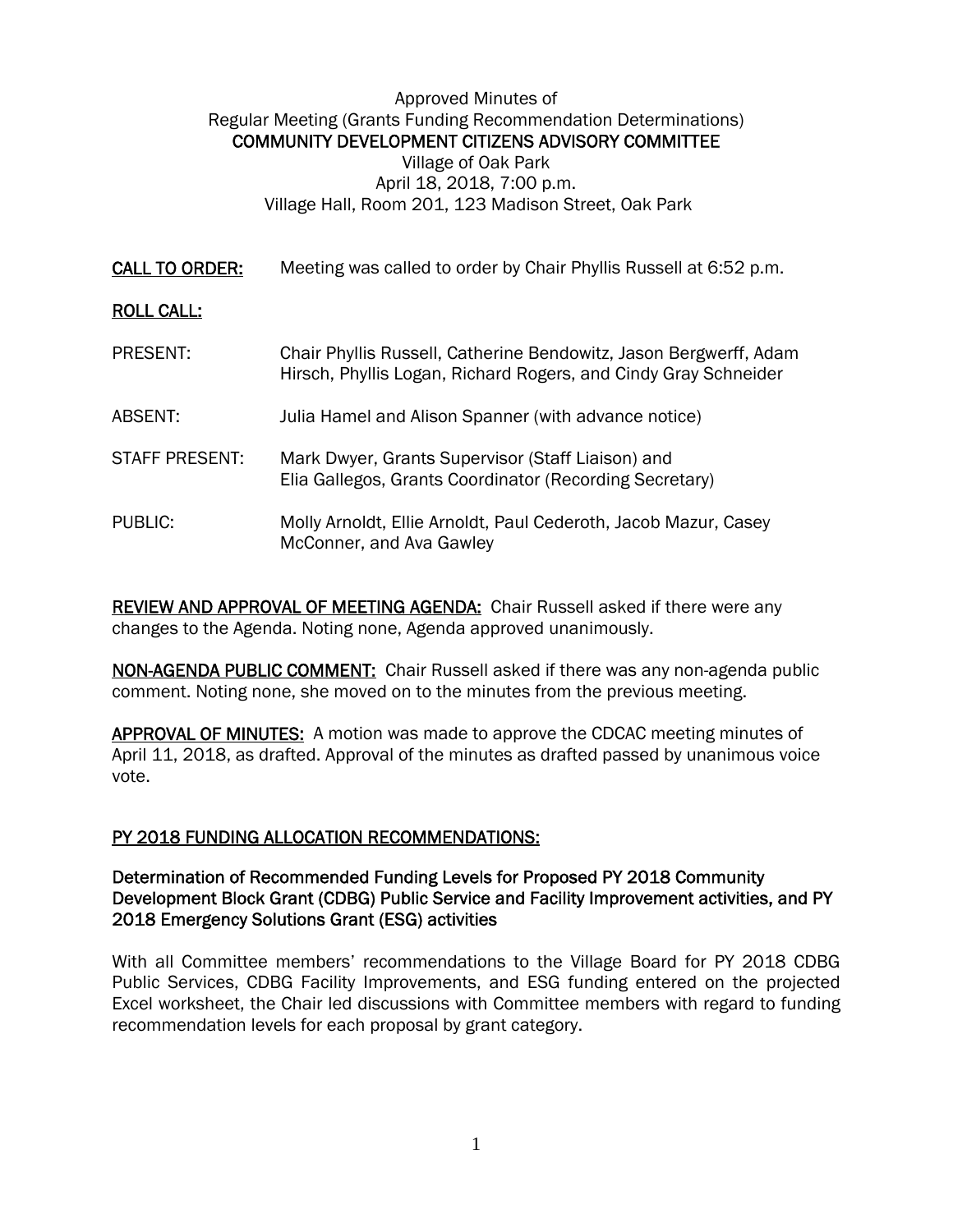### *Determination of Levels for Proposed PY 2018 Public Service CDBG Activities*

Chair Russell said that the Committee would first complete funding recommendations to the Village Board for PY 2018 CDBG Public Service applicants, with an amount of \$215,000 available for all proposals in this category. After intensive and lengthy discussions about the funding allocation level for each applicant, recommendations were projected on the worksheet, which showed that all proposed activities received recommended funding. The PY 2018 CDBG Public Service allocation worksheet showed the following:

| PY 2018 CDBG Public Services       | <b>RECOMMENDED</b> |
|------------------------------------|--------------------|
| <b>AGENCY</b>                      | <b>AWARD</b>       |
| <b>AACF</b>                        | \$3,000            |
| <b>Community Support Services</b>  | \$6,500            |
| Hephzibah                          | \$15,000           |
| Housing Forward, Emergency Shelter | \$15,000           |
| Housing Forward, Employ. Readiness | \$11,000           |
| <b>NAMI Metro Suburban</b>         | \$12,000           |
| New Moms                           | \$15,560           |
| <b>OP Regional Housing Center</b>  | \$68,940           |
| <b>OPRF Food Pantry</b>            | \$15,000           |
| <b>OPRF Infant Welfare Society</b> | \$20,000           |
| Sarah's Inn                        | \$10,000           |
| Way Back Inn                       | \$3,000            |
| <b>West Cook YMCA</b>              | \$20,000           |
| <b>TOTAL</b>                       | \$215,000          |

A motion was made and seconded to approve the funding recommendations for PY 2018 CDBG Public Services proposals as listed on the projected screen (as stated in the table above). The motion passed by unanimous voice vote.

#### *Determination of Levels for Proposed PY 2018 CDBG Facility Improvement Activities*

Chair Russell said that the Committee would next discuss funding recommendations for PY 2018 Facility Improvements category, as there was total consensus in this category with an amount of \$40,000 available to fund one or both proposals in this category. After discussion, the PY 2018 CDBG Public Facility Improvements proposed funding allocation worksheet showed the following: